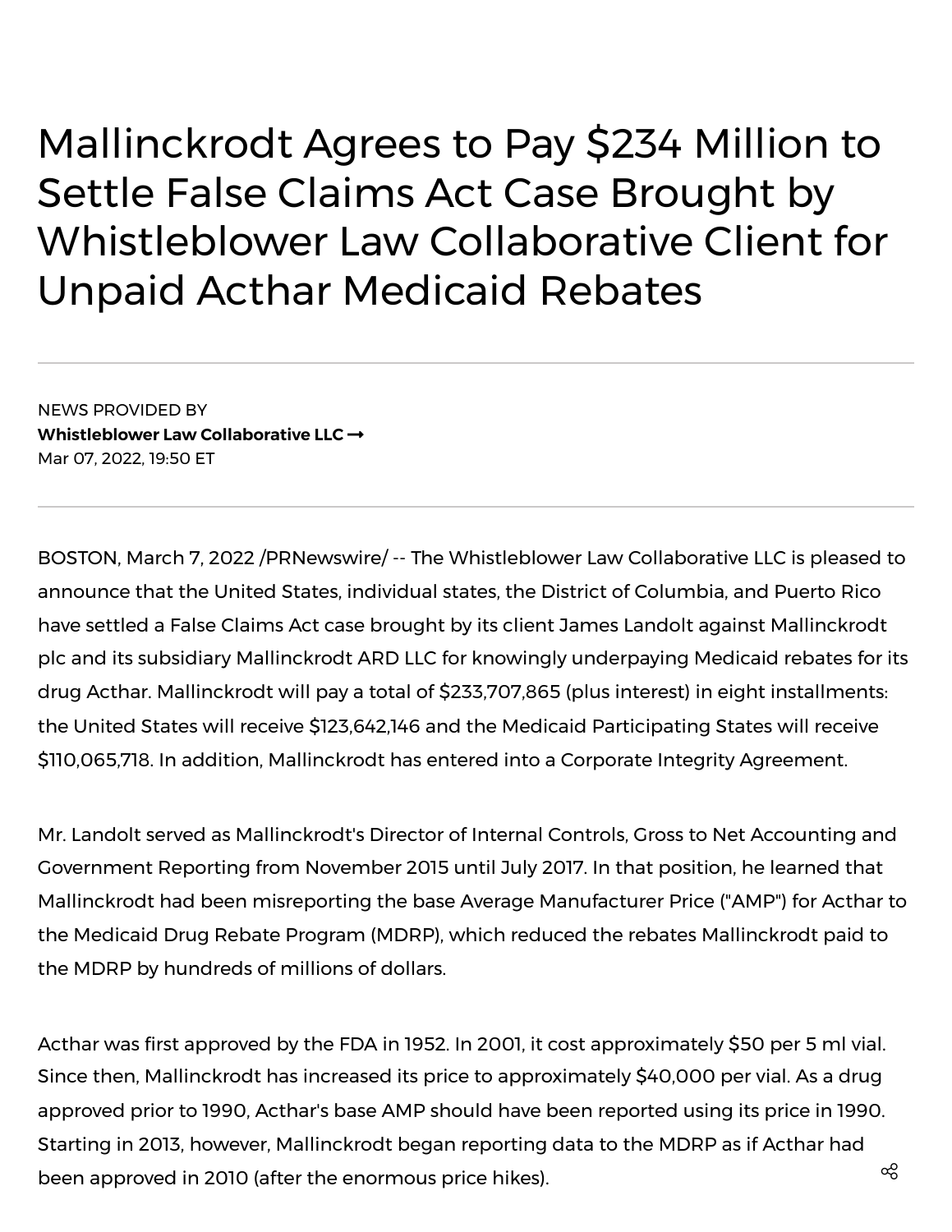The Centers for Medicare & Medicaid Services (CMS) notified Mallinckrodt in 2016 that it had been reporting an incorrect base AMP for Acthar and directed the company to correct its data reporting. Mallinckrodt, however, continued to report an improperly high base AMP, which deprived the MDRP of approximately \$650 million in rebates from 2013 until 2020.

Mr. Landolt resigned from Mallinckrodt in 2017 and filed a *qui tam* action in 2018 alleging that Mallinckrodt's knowing failure to pay correct rebates for Acthar violated federal and state False Claims Acts. In March 2020, the United States intervened in his lawsuit; in June 2020, twentyeight states, the District of Columbia, and Puerto Rico also intervened.

In October 2020, Mallinckrodt filed for bankruptcy. On March 2, 2022, the bankruptcy court issued an order confirming Mallinckrodt's reorganization plan. Because of Mallinckrodt's bankruptcy, federal and state governments were not able to recoup the full amount of the unpaid rebates. However, Mallinckrodt finally began reporting Acthar rebates properly in 2020.

Mr. Landolt will receive a 20% share of the settlement amount. In reflecting on his experience, he noted: "It is easy to feel powerless in these types of situations. But individuals have a voice and the power to do something about wrongdoing, thanks to whistleblower laws like the False Claims Act." Mr. Landolt added, "I am very grateful to my attorneys Linda [Severin](https://c212.net/c/link/?t=0&l=en&o=3465286-1&h=1644213318&u=https%3A%2F%2Fwww.whistleblowerllc.com%2Fattorney%2Flinda-severin%2F&a=Linda+Severin) and Suzanne Durrell for their legal guidance and moral support [throughout](https://c212.net/c/link/?t=0&l=en&o=3465286-1&h=694135332&u=https%3A%2F%2Fwww.whistleblowerllc.com%2Fattorney%2Fsuzanne-durrell%2F&a=Suzanne+Durrell) the process. I also deeply appreciate the hard work and commitment that government attorneys and investigators brought to this case."

Mr. Landolt's attorneys applauded their client. Attorney Severin declared that "it was an honor to pursue this case on his behalf," noting that "Mr. Landolt's moral compass would not allow him to stand by and do nothing as Mallinckrodt continued to underpay its Medicaid rebate obligations by hundreds of millions of dollars."

Attorney Severin also praised the outstanding efforts of the government: "This case was fought on multiple fronts – in Massachusetts, where our client's *qui tam* case was filed; in D.C., where Mallinckrodt unsuccessfully sued CMS to avoid having to report Acthar's correct base AMP; and, finally, in bankruptcy court in Delaware. The Department of Justice and state Attorneys General Offices worked enormously hard to hold Mallinckrodt accountable and secure this victory for taxpayers." Ms. Severin especially commended the efforts of Assistant U.S. Attorney Evan Panich